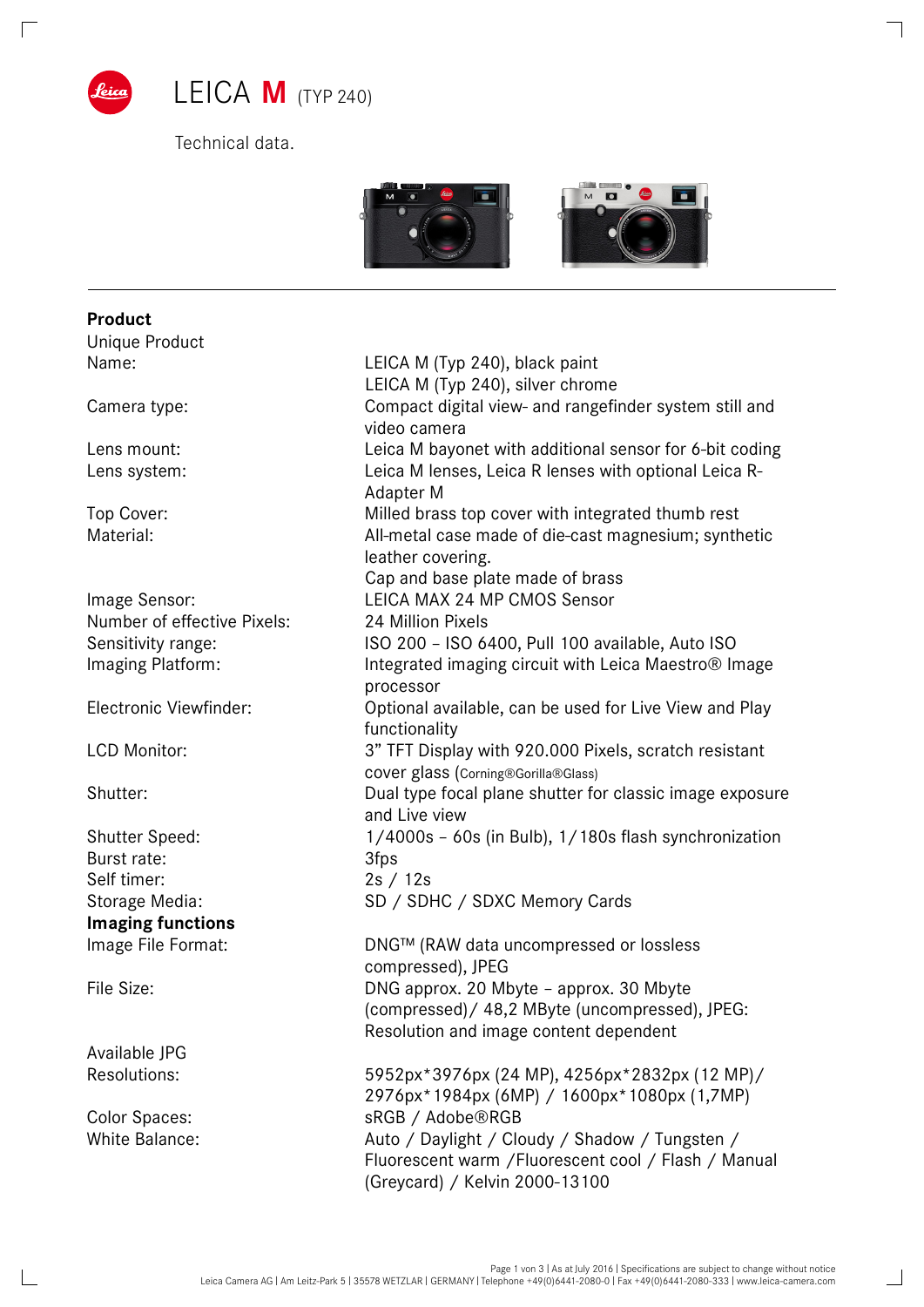## **Movie recording**

## **Exposure Control**

Exposure: **Flash exposure Control** 

Flash Synch time: 1/180s **Viewfinder / Focusing** 

Optical Viewfinder

Optical Viewfinder Magnification: 0,68x

Other functions: Film Modes, Saturation, Contrast, Sharpening

Movie Recording: Single frame video compression (Motion JPG), Quicktime format (mov) Movie resolution: 1080p, 720p, 640\*480 (VGA) Movie sampling rate: 25 fps, 24 fps, 30 fps (VGA only) Microphone: Mono, stereo microphone adapter optional available Audio recording: Auto level adjustment, manual level adjustment (available while recording), concert preset

Exposure Metering: In classic viewfinder mode: Through the Lens (TTL) metering, center weighted with variable aperture. In Live View and advanced viewfinder mode: Through the Lens (TTL) metering, center weighted, spot or multifield measuring.

Center-weighted TTL metering for flash exposure with system conformant SCA-3000/2 standard flash units. Exposure setting: Manual shutter speed setting with direct dial, A-Mode with direct dial

Exposure Modes: Automatic shutter speed (A-Mode), Manual Exposure (M-Mode)

Compensation: -3 EV to +3 EV, 1/3 f-stops Exposure Bracketing: 3/5 frames, 0.5 / 1 / 2 / 3 f-stops

Flash exposure metering: Control with center-weighted TTL pre-flash metering (with SCA-3501/3502 adapter, or SCA-3000 standard flash unit such as Leica SF 24D/Leica SF 58). Hot shoe: SCA-3502 compatible hot shoe, with center contact Flash Synchronization: Optional triggered at first or second shutter curtain

Focusing Methods: Manual focus with optical rangefinder, Live View, 100% Live View Zoom, Live View focus peaking Optical Viewfinder: Large, light bright-line rangefinder with automatic parallax compensation, LED illuminated frame lines.

frame lines: Framelines size matches image sensor size at 2m focusing distance Optical Viewfinder correction: Eyepiece adjusted to -0,5 dpt. Corrective lenses from -3 to +3 dpt. available (optional)

 $\overline{\phantom{0}}$